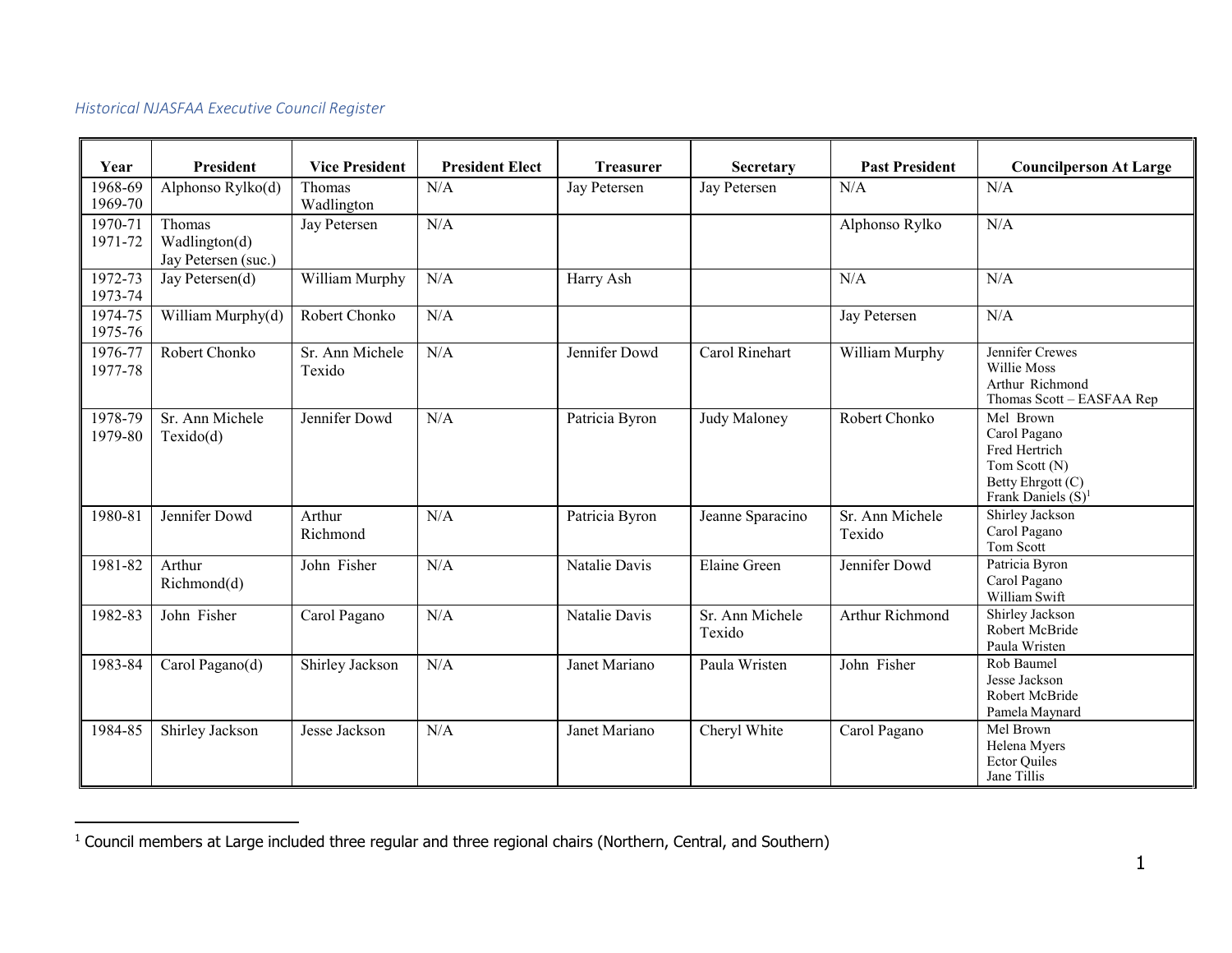| Year    | <b>President</b>            | <b>Vice-President</b> | <b>President-Elect</b>       | <b>Treasurer</b>    | Secretary             | <b>Past-President</b>       | <b>Councilperson At Large</b>                                                        |
|---------|-----------------------------|-----------------------|------------------------------|---------------------|-----------------------|-----------------------------|--------------------------------------------------------------------------------------|
| 1985-86 | Jesse Jackson               | Mary Hurdle           | N/A                          | <b>Ector Quiles</b> | Cheryl White          | Shirley Jackson             | Janet Mariano<br>Michael Menendez<br>Pamela Maynard<br>Kathy Rachel                  |
| 1986-87 | Mary Hurdle(d)              | Cheryl White          | N/A                          | Francine Andrea     | Marion Twitchell      | Jesse Jackson               | Michael Bennett<br>Janet Mariano<br>John Melendez<br>Michael Menendez                |
| 1987-88 | Cheryl White                | Jeanne Lewis          | Francine Andrea              | Aileen Walter       | Mary Stack            | Mary Hurdle                 | Lissa Anderson<br><b>Emmett Bivins</b><br>Diane Pienta<br>Matthew Spina              |
| 1988-89 | Francine Andrea             | Joseph Roberto        | Richard Woodland             | Aileen Walter       | Maria Pappateno       | Cheryl White                | Lissa Anderson<br><b>Emmett Bivins</b><br>Janet Mariano<br>Moshe Weisberg            |
| 1989-90 | Richard<br>Woodland         | Joseph Roberto        | <b>Emmett Bivins</b>         | Vera Petrow         | Maria Pappateno       | Francine Andrea             | Lissa Anderson<br>Catherine Boscher-Murphy<br>Charlene Roper-Stinson<br>Luis Tavarez |
| 1990-91 | <b>Emmett Bivins</b>        | Joann Craig           | Catherine Boscher-<br>Murphy | Vera Petrow         | Sheila Schwartz       | Richard Woodland            | Mel Brown<br>Cheryl White<br>Joseph Roberto<br>Reginald Page                         |
| 1991-92 | Catherine<br>Boscher-Murphy | Peg Murnane           | Paul Gilroy                  | Lissa Anderson      | Sheila Schwartz       | <b>Emmett Bivins</b>        | JoAnn Craig<br>Reginald Page<br>Joseph Roberto<br>Matthew Spina                      |
| 1992-93 | Paul Gilroy                 | Ninfa Mueller         | Michael Bennett              | Jeanne Bowen        | Latonya Cargile       | Catherine<br>Boscher-Murphy | JoAnn Craig<br>Peg Murnane<br>Reginald Page<br>Joseph Roberto                        |
| 1993-94 | Michael Bennett             | Robert Baylor         | Matthew Spina                | Reginald Page       | Mary Ellen<br>Mathias | Paul Gilroy                 | JoAnn Craig<br>Elaine Green<br>Joseph Roberto<br>Moshe Weisberg                      |
| 1994-95 | Matthew Spina               | Gloria Green          | Kathy Bialk                  | Larry Eadie         | Mary Ellen Jenkins    | Michael Bennett             | Lissa Anderson<br>Ninfa Mueller<br>Reginald Page<br>James Pegg                       |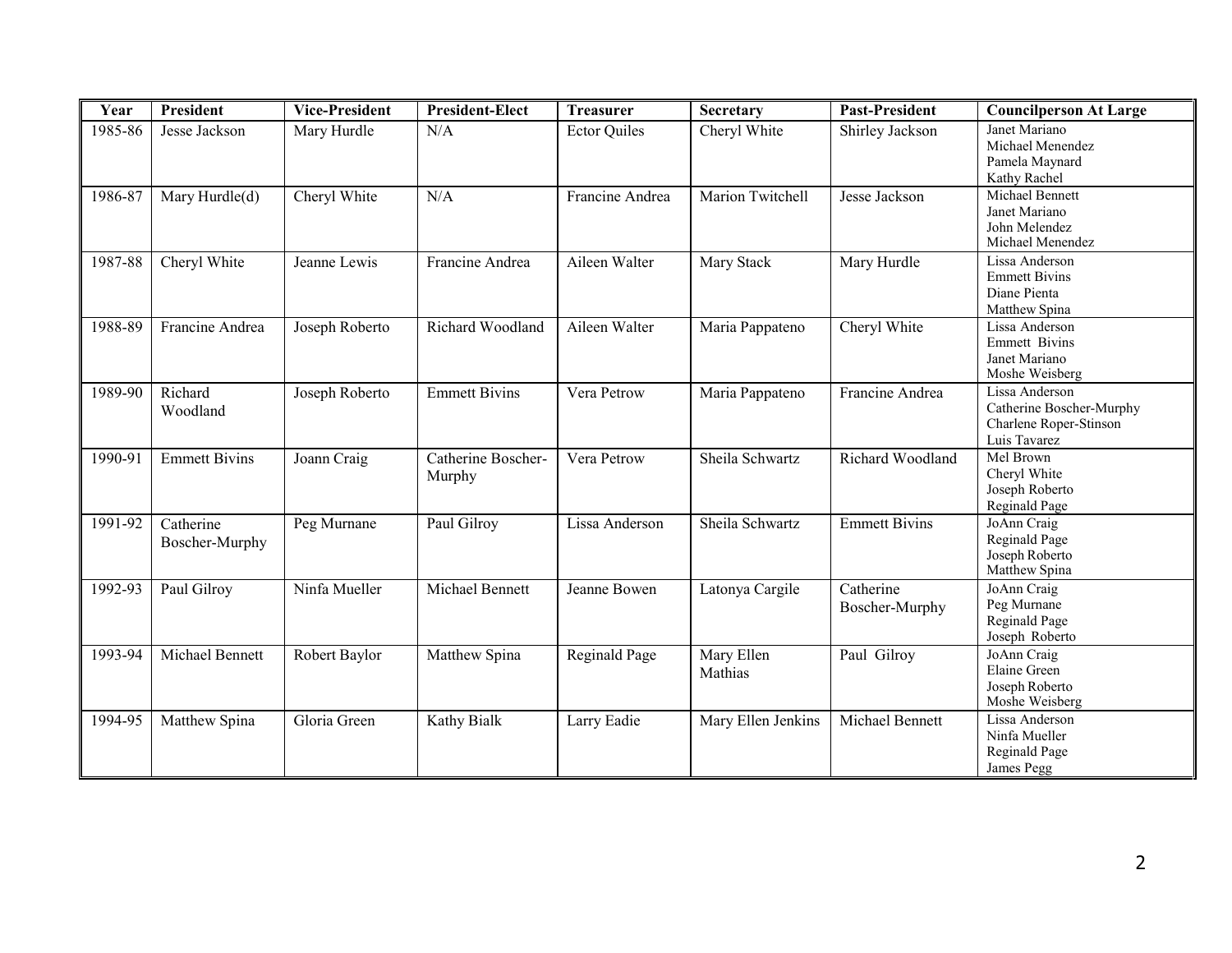| Year    | President                                       | <b>Vice-President</b>                         | <b>President-Elect</b> | <b>Treasurer</b>                                           | Secretary               | <b>Past-President</b> | <b>Councilperson At Large</b>                                            |
|---------|-------------------------------------------------|-----------------------------------------------|------------------------|------------------------------------------------------------|-------------------------|-----------------------|--------------------------------------------------------------------------|
| 1995-96 | Kathy Bialk                                     | Thomas Holmes                                 | Sheila Attias          | Larry Eadie                                                | Susan Barschow          | Matthew Spina         | Lissa Anderson<br>Keith Green<br>James Pegg<br>Sharon Wedington          |
| 1996-97 | Sheila Attias                                   | Larry Eadie                                   | Joyce Farmer           | Mary Ellen Duffy                                           | Winifred Still<br>Davis | Kathy Bialk           | Norma Betz<br>Gloria Green<br>Keith Green<br>Thomas Holmes               |
| 1997-98 | Joyce Farmer                                    | Helena Myers                                  | Moshe Weisberg         | Keith Green                                                | Winifred Still<br>Davis | Sheila Attias         | Carla Bender<br>Norma Betz<br>Gail Scott Bey<br>Larry Eadie              |
| 1998-99 | Moshe Weisberg                                  | Helena Myers                                  | Eric Locklear          | Keith Green                                                | Gisele Joachim          | Joyce Farmer          | LaTanya Everett<br>Louis Palefsky<br>Winifred Still Davis<br>Debra Wulff |
| 1999-00 | Eric Locklear<br>Karen Struthers<br>(succeeded) | Gisele Joachim<br>Helena Myers<br>(succeeded) | <b>Karen Struthers</b> | Marilyn<br>Schearcraft<br>Jennifer Scannell<br>(succeeded) | Audrey Loera            | Moshe Weisberg        | Norma Betz<br>Dorothy Gilliard<br>Joseph LoSasso<br>Joseph Roberto       |
| 2000-01 | Karen Struthers                                 | Joseph LoSasso                                | Audrey Loera           | Jennifer Scannell                                          | Mary Deignan            | Moshe Weisberg        | Lissa Anderson<br>Dorothy Gillman<br>Maribeth Quinn<br>Debra Wulff       |
| 2001-02 | Audrey Loera                                    | Debra Wulff                                   | Susan Barschow         | Helen Mikulak                                              | Dorothy Gillman         | Karen Struthers       | Lissa Anderson<br>Dorothy Gilliard<br>Joseph Roberto<br>Karen Weber      |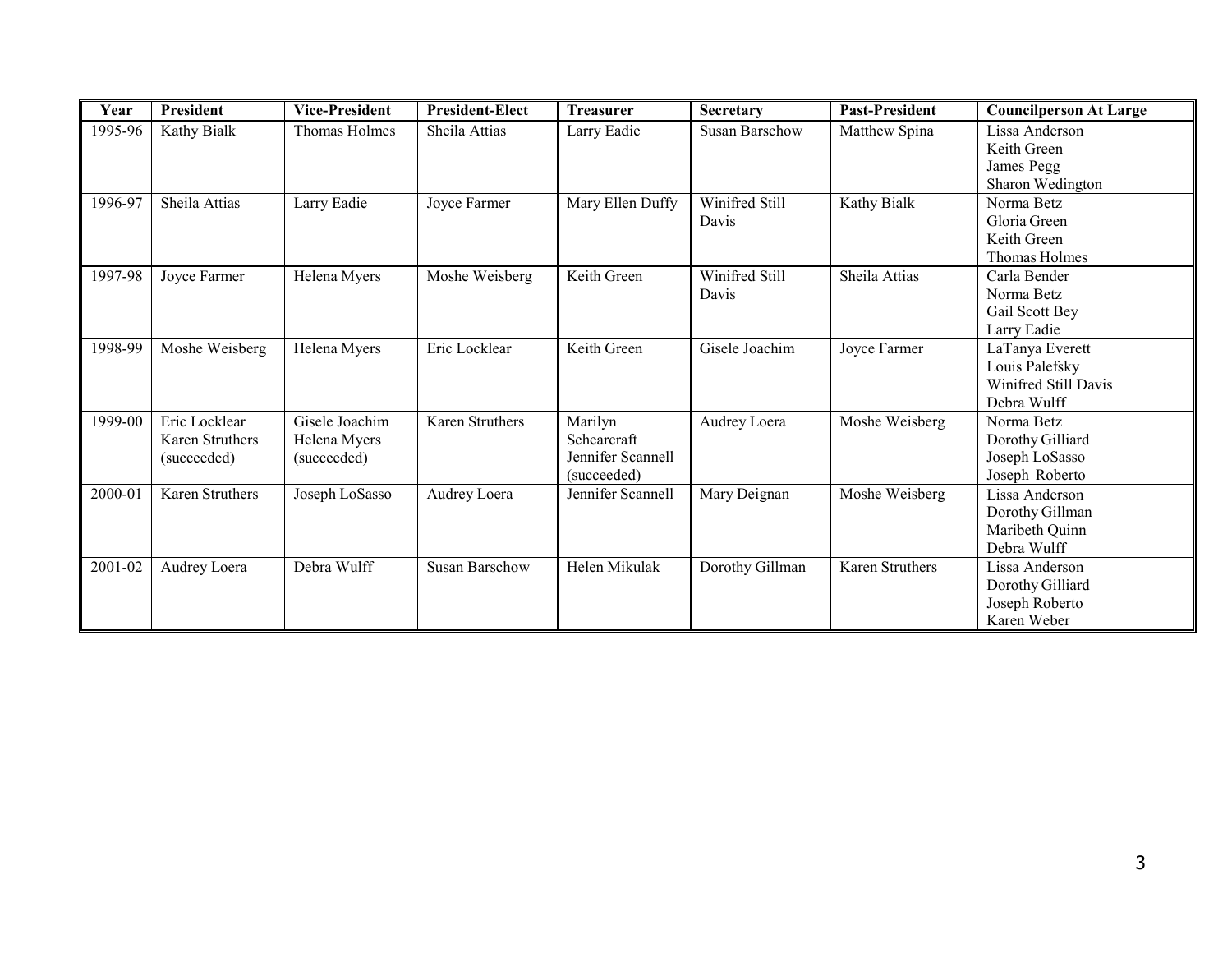| Year    | <b>President</b>                                      | <b>Vice-President</b>       | <b>President-Elect</b> | <b>Treasurer</b>      | Treasurer-<br><b>Elect</b><br>(eff. 7/1/02)         | Secretary                                        | <b>Past-President</b> | Councilperson<br>At Large                                                    |
|---------|-------------------------------------------------------|-----------------------------|------------------------|-----------------------|-----------------------------------------------------|--------------------------------------------------|-----------------------|------------------------------------------------------------------------------|
| 2002-03 | <b>Susan Barschow</b><br>Dave Sheridan<br>(succeeded) | Maribeth Quinn              | David Sheridan         | Helen Mikulak         | Debra Wulff                                         | Ida Pabon                                        | Audrey Loera          | Dorothy Gilliard<br>Jim Owens<br>Joe Roberto<br>Karen Weber                  |
| 2003-04 | Dave Sheridan                                         | Helen Mikulak               | Maribeth Quinn         | Debra Wulff           | Dennis Levy                                         | Karen Weber                                      | Audrey Loera          | Frank Cuozzo<br>Jim Owens<br>Carmen Panlilio<br>Karen Sokol                  |
| 2004-05 | Maribeth Quinn                                        | Joe Roberto                 | Carmen Panlilio        | Dennis Levy           | Helen Mikulak                                       | Karen Weber                                      | Dave Sheridan         | Jean Hathaway<br>Shirley McFarlane<br>Reginald Page<br>Mark Singer           |
| 2005-06 | Carmen Panlilio                                       | Reginald Page               | Joe Roberto            | Helen Mikulak         | Dennis Levy                                         | Karen Weber                                      | Maribeth Quinn        | Lissa Anderson<br>Sharon Austin<br>Jean Hathaway<br>Mark Singer              |
| 2006-07 | Helen Mikulak                                         | Karen Sokol                 | Gisele Joachim         | Dennis Levy           | Adrienne<br>Hynek                                   | Evelynne Blatt                                   | Maribeth Quinn        | Sharon Austin<br>Woody Lewis<br>Ninfa Mueller<br>Karen Weber                 |
|         |                                                       |                             |                        | <b>Treasurer</b>      | Past-Treasurer<br>(eff. 6/1/07)                     |                                                  |                       |                                                                              |
| 2007-08 | Gisele Joachim                                        | Woodrow Lewis<br>(resigned) | Debra Wulff            | <b>Evelynne Blatt</b> | Adrienne<br>Hynek<br>(resigned)                     | Karen Weber                                      | Helen Mikulak         | Sharon Austin<br>Karen Sokol<br>Jean Hathaway<br>Ninfa Mueller               |
| 2008-09 | Debra Wulff                                           | Ninfa Mueller               | <b>Evelynne Blatt</b>  | Karen Sokol           | <b>Evelynne Blatt</b><br>(fulfilling both<br>roles) | Karen Weber                                      | Gisele Joachim        | Jim Anderson<br>Jean Hathaway<br>Sharon Lu<br>Jason Taylor<br>Douglas Wilson |
| 2009-10 | <b>Evelynne Blatt</b>                                 | <b>Christine Petersen</b>   | Ninfa Mueller          | Douglas Wilson        | Karen Sokol                                         | Sylvia<br>Mendoza<br>Bilquis Zaka<br>(succeeded) | Debra Wulff           | Sharon Austin<br>Michael Corso<br><b>Stacy Salinas</b><br>Larry Sharp        |
| 2010-11 | Ninfa Mueller                                         | Jim Anderson                | <b>Stacy Salinas</b>   | Karen Sokol           | Douglas Wilson                                      | Karen Weber                                      | Evelynne Blatt        | Sharon Austin<br>Michael Corso<br>Pilar Sanchez<br>Larry Sharp               |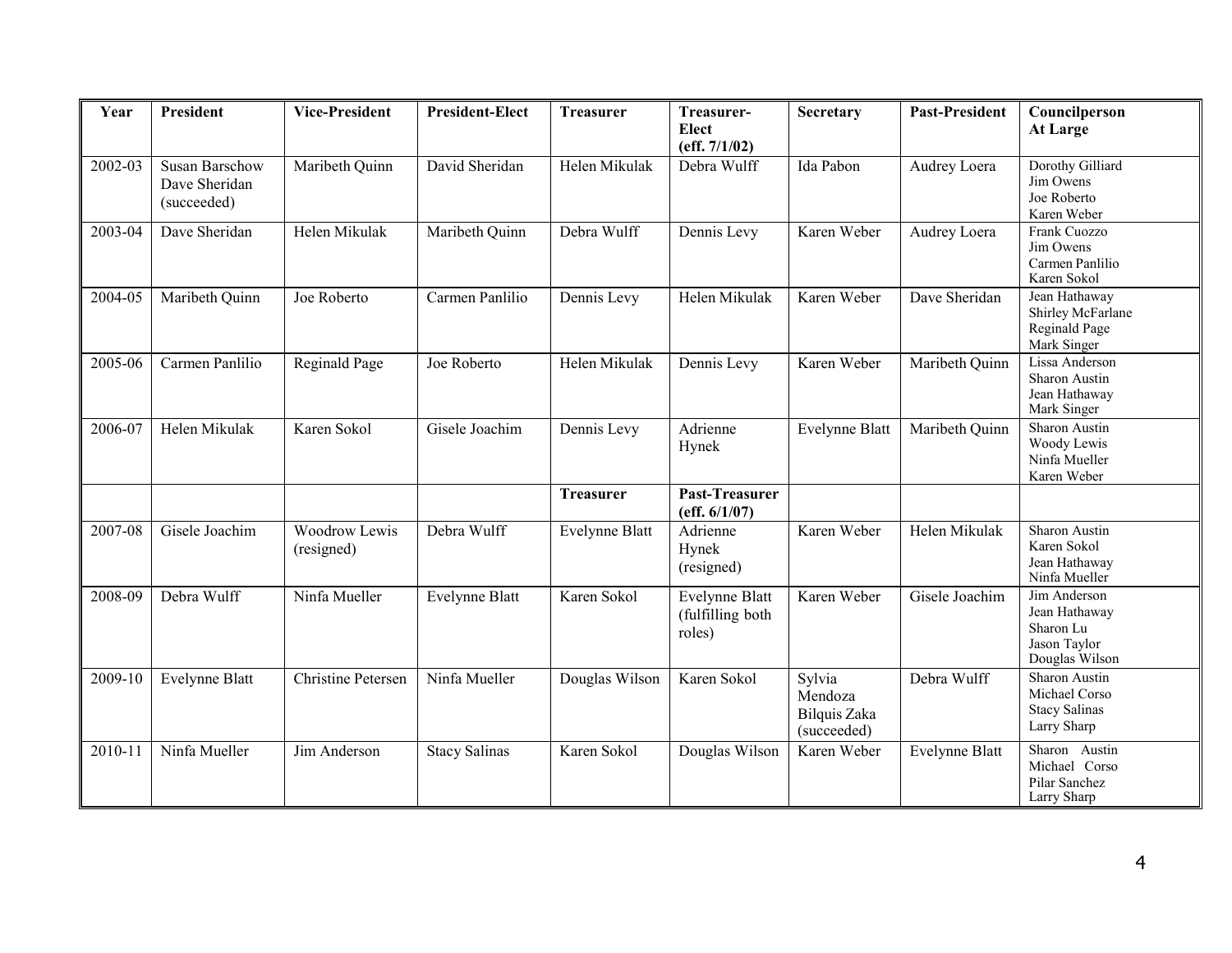| Year    | <b>President</b>     | <b>Vice-President</b>   | <b>President-Elect</b> | <b>Treasurer</b>          | <b>Past-Treasurer</b>                  | Secretary              | <b>Past-President</b> | CouncilpersonAt<br>Large                                                               |
|---------|----------------------|-------------------------|------------------------|---------------------------|----------------------------------------|------------------------|-----------------------|----------------------------------------------------------------------------------------|
| 2011-12 | <b>Stacy Salinas</b> | Cynthia Montalvo        | Karen Sokol            | Doug Wilson               | Karen Sokol                            | <b>Evelynne Blatt</b>  | Ninfa Mueller         | Sharon Austin<br>Grace Giglio<br>Tammi Hussey<br>Pilar Sanchez                         |
| 2012-13 | Karen Sokol          | Patricia Guli           | Douglas Wilson         | Lucy Candal-<br>Fernandez | Douglas Wilson                         | Cynthia<br>Montalvo    | <b>Stacy Salinas</b>  | James Anderson<br>Sharon Austin<br>Tammi Hussey<br>Michael Livio                       |
| 2013-14 | Douglas Wilson       | Tammi Hussey            | James Anderson         | Christine<br>Petersen     | Lucy Candal-<br>Fernandez              | Joanna Cellary         | Karen Sokol           | Danielle Barbee<br>Wil Casaine<br>Eduardo Gonzalez, Jr.<br>Cynthia Montalvo            |
| 2014-15 | Jim Anderson         | Tammi Hussey            | Christine Petersen     | Joanna Cellary            | Christine<br>Petersen                  | Asia Taj               | Doug Wilson           | Javonda<br>Asante<br>Danielle Barbee<br>Wil Casaine<br>Ed Gonzalez                     |
| 2015-16 | Cynthia Montalvo     | Wil Casaine             | Cynthia Montalvo       | Carmen Ferrari            | Joanna Cellary                         | Sherell<br>Watson-Hall | Jim Anderson          | Danielle Barbee<br>Eduardo Gonzalez<br>Michael Livio<br>Asia Taj                       |
| 2016-17 | Wil Casaine          | Michael Livio           | Tammi Hussey           | Asia Taj                  | Carmen Ferrari                         | Sherell<br>Watson-Hall | Cynthia<br>Montalvo   | Felicia Bryant<br>Lucy Candal-Fernandez<br>Eduardo Gonzalez, Jr.<br>Hayato Suzuki      |
| 2017-18 | Tammi Hussey         | Michael Livio           | Christine Petersen     | Asia Taj                  | Michael Livio<br>in acting<br>capacity | Kathy Prieto           | Wil Casaine           | Drew Armondo<br>Lucy Candal-Fernandez<br>Eduardo Gonzalez, Jr.<br>Sherrell Watson-Hall |
| 2018-19 | Christine Petersen   | Sherell Watson-<br>Hall | Michael Livio          | Melissa Vargas            | Asia Taj                               | Rosemary<br>Guichardo  | Tammi Hussey          | Javonda Asante<br>Sharon Austin<br>Lucy Candal-Fernandez<br>Nicholas Capodice          |